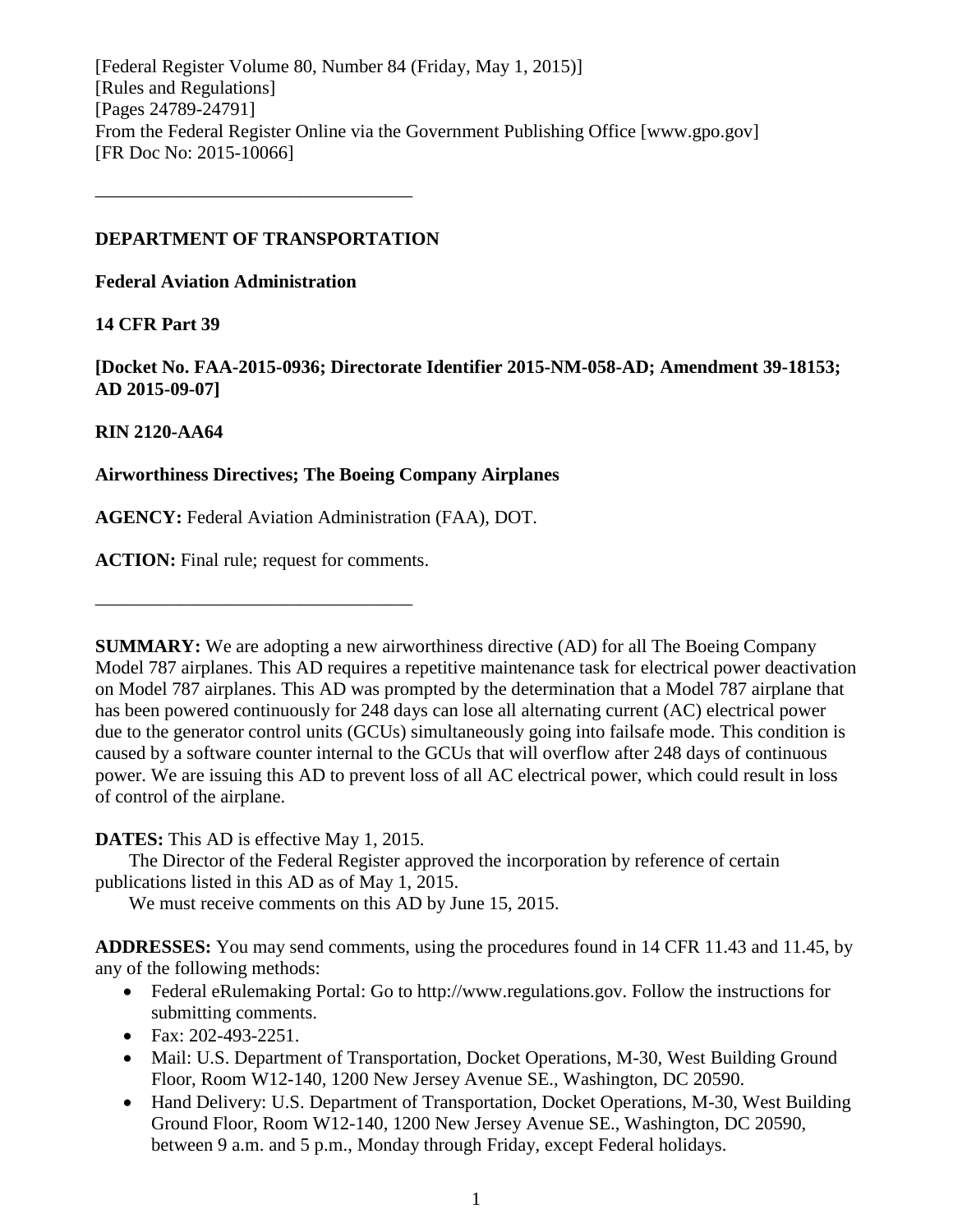For service information identified in this AD, contact Boeing Commercial Airplanes, Attention: Data & Services Management, P. O. Box 3707, MC 2H-65, Seattle, WA 98124-2207; telephone 206- 544-5000, extension 1; fax 206-766-5680; Internet https://www.myboeingfleet.com. You may view this referenced service information at the FAA, Transport Airplane Directorate, 1601 Lind Avenue SW., Renton, WA. For information on the availability of this material at the FAA, call 425-227-1221. It is also available on the Internet at http://www.regulations.gov by searching for and locating Docket No. FAA-2015-0936.

#### **Examining the AD Docket**

You may examine the AD docket on the Internet at http://www.regulations.gov by searching for and locating Docket No. FAA-2015-0936; or in person at the Docket Management Facility between 9 a.m. and 5 p.m., Monday through Friday, except Federal holidays. The AD docket contains this AD, the regulatory evaluation, any comments received, and other information. The street address for the Docket Office (phone: 800-647-5527) is in the ADDRESSES section. Comments will be available in the AD docket shortly after receipt.

**FOR FURTHER INFORMATION CONTACT:** Kelly McGuckin, Aerospace Engineer, Systems and Equipment Branch, ANM-130S, FAA, Seattle Aircraft Certification Office (ACO), 1601 Lind Avenue SW., Renton, WA 98057-3356; phone: 425-917-6490; fax: 425-917-6590; email: Kelly.McGuckin@faa.gov.

## **SUPPLEMENTARY INFORMATION:**

## **Discussion**

We have been advised by Boeing of an issue identified during laboratory testing. The software counter internal to the generator control units (GCUs) will overflow after 248 days of continuous power, causing that GCU to go into failsafe mode. If the four main GCUs (associated with the engine mounted generators) were powered up at the same time, after 248 days of continuous power, all four GCUs will go into failsafe mode at the same time, resulting in a loss of all AC electrical power regardless of flight phase.

#### **FAA's Determination**

We are issuing this AD because we evaluated all the relevant information and determined the unsafe condition described previously is likely to exist or develop in other products of the same type design.

#### **AD Requirements**

This AD requires a repetitive maintenance task for electrical power deactivation.

#### **Interim Action**

We consider this AD interim action. The manufacturer is currently developing a GCU software upgrade that will address the unsafe condition identified in this AD. Once this software is developed, approved, and available, we might consider additional rulemaking.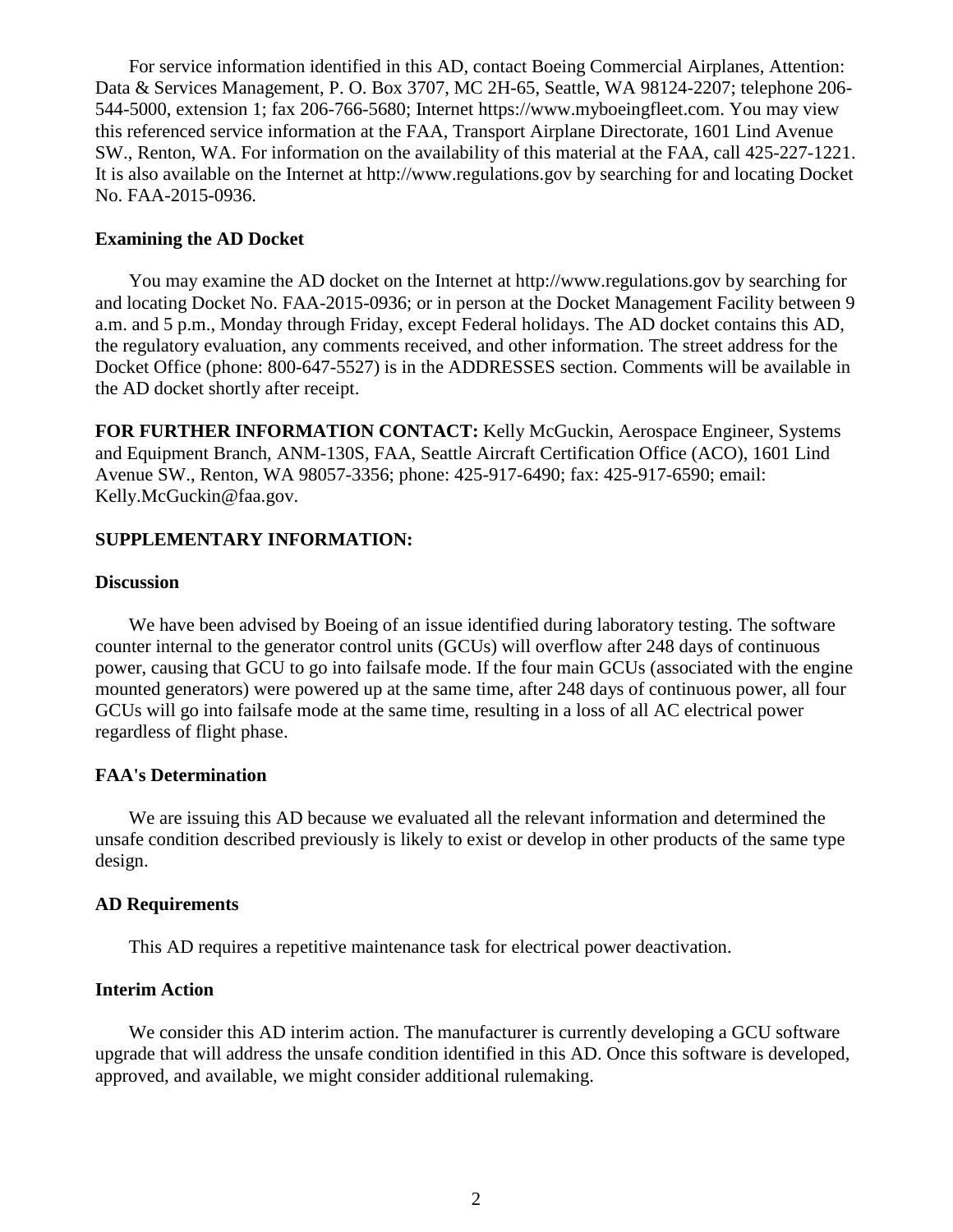## **FAA's Justification and Determination of the Effective Date**

An unsafe condition exists that requires the immediate adoption of this AD. The FAA has found that the risk to the flying public justifies waiving notice and comment prior to adoption of this rule. If the four main GCUs were powered up at the same time, after 248 days of continuous power, all four GCUs will go into failsafe mode at the same time, resulting in a loss of all AC electrical power regardless of flight phase. Loss of all AC electrical power can result in loss of control of the airplane. Therefore, we find that notice and opportunity for prior public comment are impracticable and that good cause exists for making this amendment effective in less than 30 days.

## **Comments Invited**

This AD is a final rule that involves requirements affecting flight safety and was not preceded by notice and an opportunity for public comment. However, we invite you to send any written data, views, or arguments about this AD. Send your comments to an address listed under the ADDRESSES section. Include the docket number FAA-2015-0936 and Directorate Identifier 2015-NM-058-AD at the beginning of your comments. We specifically invite comments on the overall regulatory, economic, environmental, and energy aspects of this AD. We will consider all comments received by the closing date and may amend this AD because of those comments.

We will post all comments we receive, without change, to http://www.regulations.gov, including any personal information you provide. We will also post a report summarizing each substantive verbal contact we receive about this AD.

## **Related Service Information Under 1 CFR Part 51**

We reviewed Boeing Multi Operator Message MOM-MOM-15-0248-01B, dated April 19, 2015; and Boeing Multi Operator Message MOM-MOM-15-0248-01B(R1), dated April 20, 2015. The service information describes procedures for electrical power deactivation of Model 787 airplanes. This service information is reasonably available at http://www.regulations.gov by searching for and locating Docket No. FAA-2015-0936. Or see ADDRESSES for other ways to access this service information.

#### **Costs of Compliance**

We estimate that this AD affects 28 airplanes of U.S. registry. We estimate the following costs to comply with this AD:

| Action                           | <b>Labor</b> cost                                                        | cost | Parts   Cost per product                                           | Cost on U.S.<br>operators      |
|----------------------------------|--------------------------------------------------------------------------|------|--------------------------------------------------------------------|--------------------------------|
| Electrical power<br>deactivation | 1 work-hour $\times$ \$85 per hour = \\$0<br>\$85 per deactivation cycle |      | $\frac{1}{2}$ \$85 per<br>deactivation cycle   deactivation cycle. | $\frac{$2,380 \text{ per}}{2}$ |

**Estimated Costs**

#### **Authority for This Rulemaking**

Title 49 of the United States Code specifies the FAA's authority to issue rules on aviation safety. Subtitle I, section 106, describes the authority of the FAA Administrator. ''Subtitle VII: Aviation Programs'' describes in more detail the scope of the Agency's authority.

We are issuing this rulemaking under the authority described in Subtitle VII, Part A, Subpart III, Section 44701: ''General requirements.'' Under that section, Congress charges the FAA with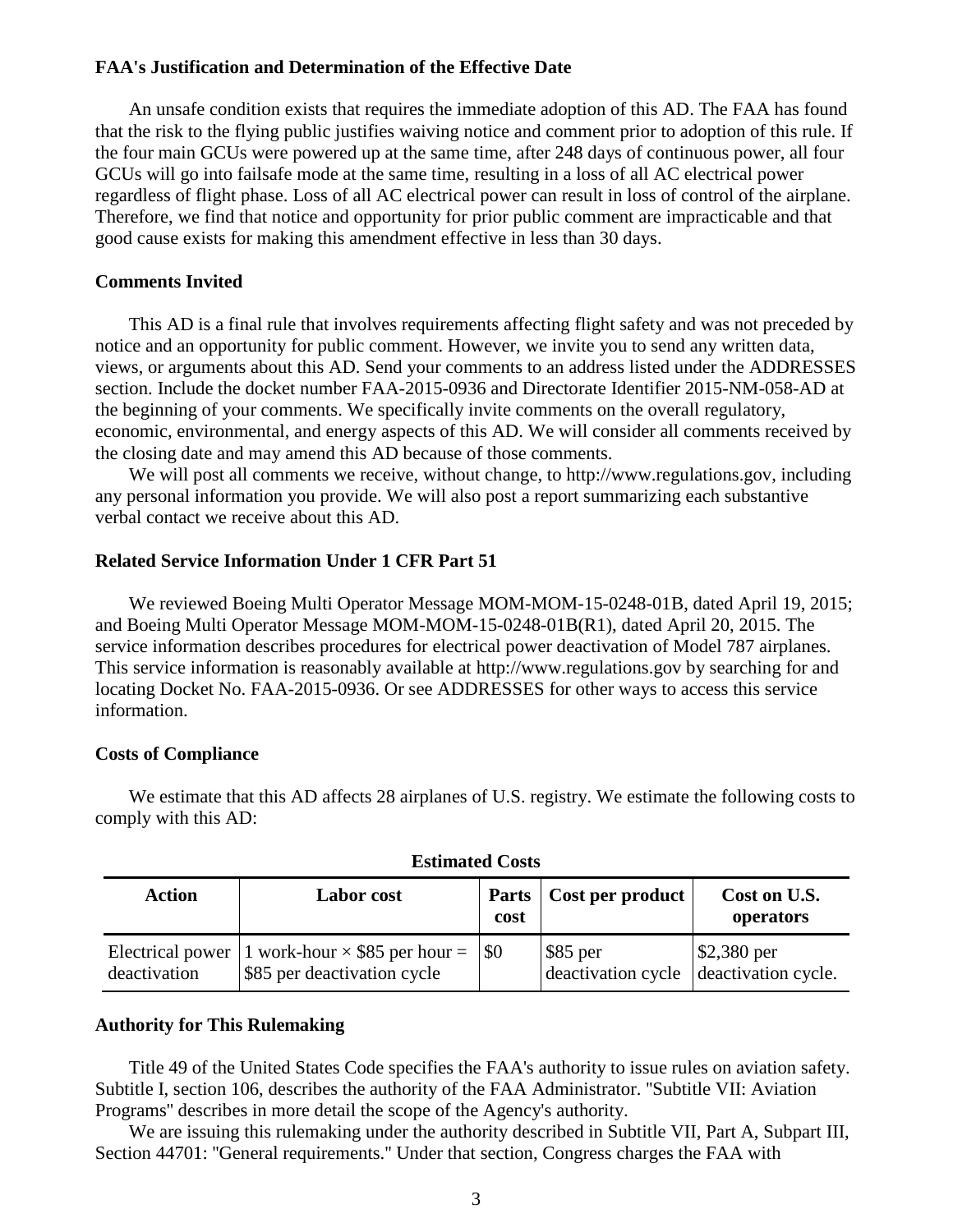promoting safe flight of civil aircraft in air commerce by prescribing regulations for practices, methods, and procedures the Administrator finds necessary for safety in air commerce. This regulation is within the scope of that authority because it addresses an unsafe condition that is likely to exist or develop on products identified in this rulemaking action.

# **Regulatory Findings**

This AD will not have federalism implications under Executive Order 13132. This AD will not have a substantial direct effect on the States, on the relationship between the national government and the States, or on the distribution of power and responsibilities among the various levels of government.

For the reasons discussed above, I certify that this AD:

(1) Is not a ''significant regulatory action'' under Executive Order 12866,

(2) Is not a ''significant rule'' under DOT Regulatory Policies and Procedures (44 FR 11034, February 26, 1979),

(3) Will not affect intrastate aviation in Alaska, and

(4) Will not have a significant economic impact, positive or negative, on a substantial number of small entities under the criteria of the Regulatory Flexibility Act.

# **List of Subjects in 14 CFR Part 39**

Air transportation, Aircraft, Aviation safety, Incorporation by reference, Safety.

# **Adoption of the Amendment**

Accordingly, under the authority delegated to me by the Administrator, the FAA amends 14 CFR part 39 as follows:

# **PART 39–AIRWORTHINESS DIRECTIVES**

1. The authority citation for part 39 continues to read as follows:

Authority: 49 U.S.C. 106(g), 40113, 44701.

# **§ 39.13 [Amended]**

2. The FAA amends § 39.13 by adding the following new airworthiness directive (AD):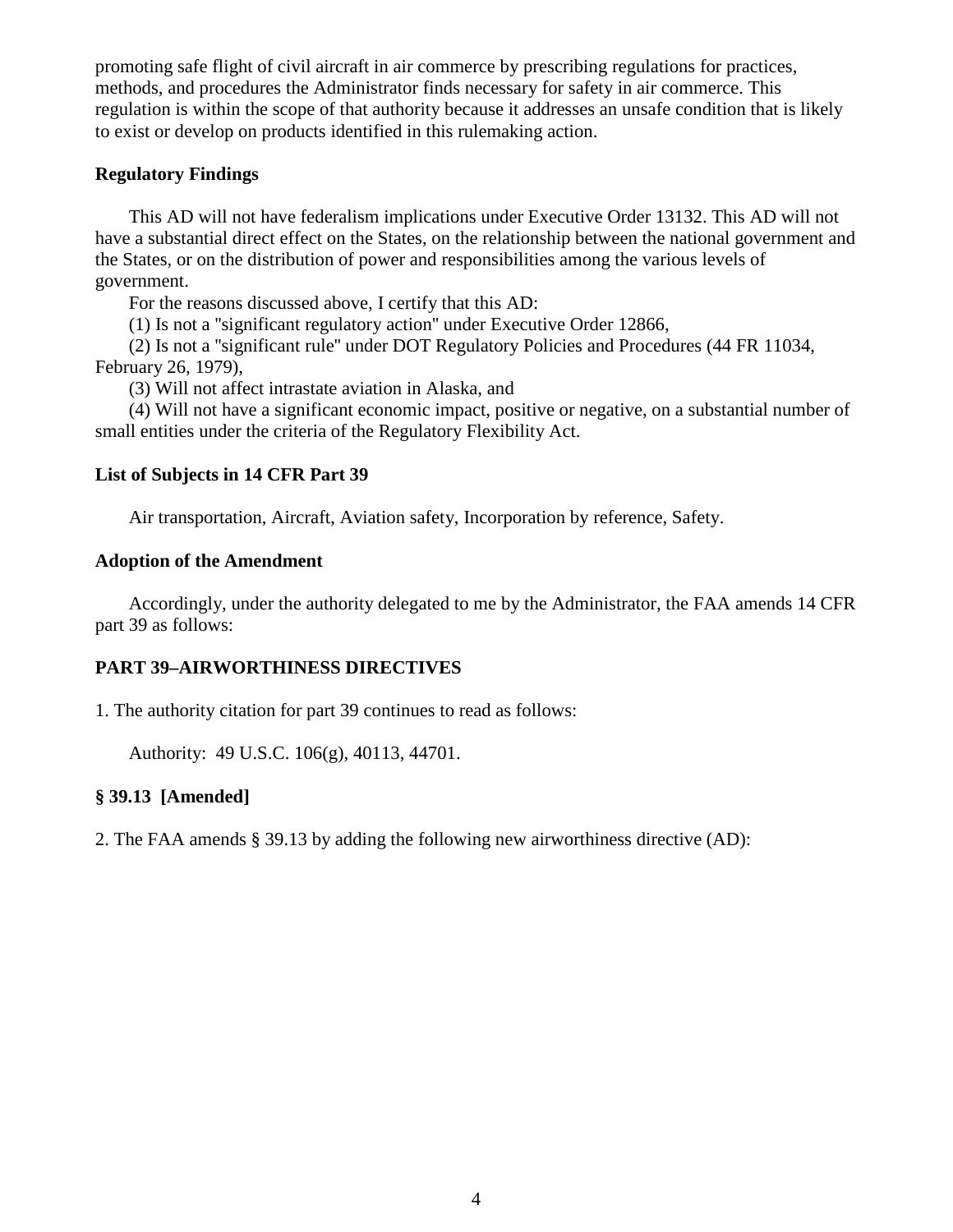# **AIRWORTHINESS DIRECTIVE**



**Aviation Safety**

**www.faa.gov/aircraft/safety/alerts/** www.gpoaccess.gov/fr/advanced.html

**2015-09-07 The Boeing Company:** Amendment 39-18153; Docket No. FAA-2015-0936; Directorate Identifier 2015-NM-058-AD.

# **(a) Effective Date**

This AD is effective May 1, 2015.

# **(b) Affected ADs**

None.

# **(c) Applicability**

This AD applies to all The Boeing Company Model 787 airplanes, certificated in any category.

# **(d) Subject**

Air Transport Association (ATA) of America Code 24, Electrical power.

# **(e) Unsafe Condition**

This AD was prompted by the determination that a Model 787 airplane that has been powered continuously for 248 days can lose all alternating current (AC) electrical power due to the generator control units (GCUs) simultaneously going into failsafe mode. This condition is caused by a software counter internal to the GCUs that will overflow after 248 days of continuous power. We are issuing this AD to prevent loss of all AC electrical power, which could result in loss of control of the airplane.

# **(f) Compliance**

Comply with this AD within the compliance times specified, unless already done.

# **(g) Repetitive Maintenance Task: Electrical Power Deactivation**

At the latest of the times specified in paragraphs  $(g)(1)$ ,  $(g)(2)$ , and  $(g)(3)$  of this AD, accomplish electrical power deactivation on the airplane, in accordance with step 2) in ''DESIRED ACTION'' of Boeing Multi Operator Message MOM-MOM-15-0248-01B, dated April 19, 2015; or Boeing Multi Operator Message MOM-MOM-15-0248-01B(R1), dated April 20, 2015. The main and auxiliary power unit (APU) batteries do not need to be disconnected when performing the electrical power deactivation. Repeat the electrical power deactivation thereafter at intervals not to exceed 120 days.

(1) Within 120 days after the last electrical power deactivation in accordance with step 2) in ''DESIRED ACTION'' of Boeing Multi Operator Message MOM-MOM-15-0248-01B, dated April 19, 2015; or Boeing Multi Operator Message MOM-MOM-15-0248-01B(R1), dated April 20, 2015.

(2) Within 120 days after the date of issuance of the original certificate of airworthiness or the date of issuance of the original export certificate of airworthiness.